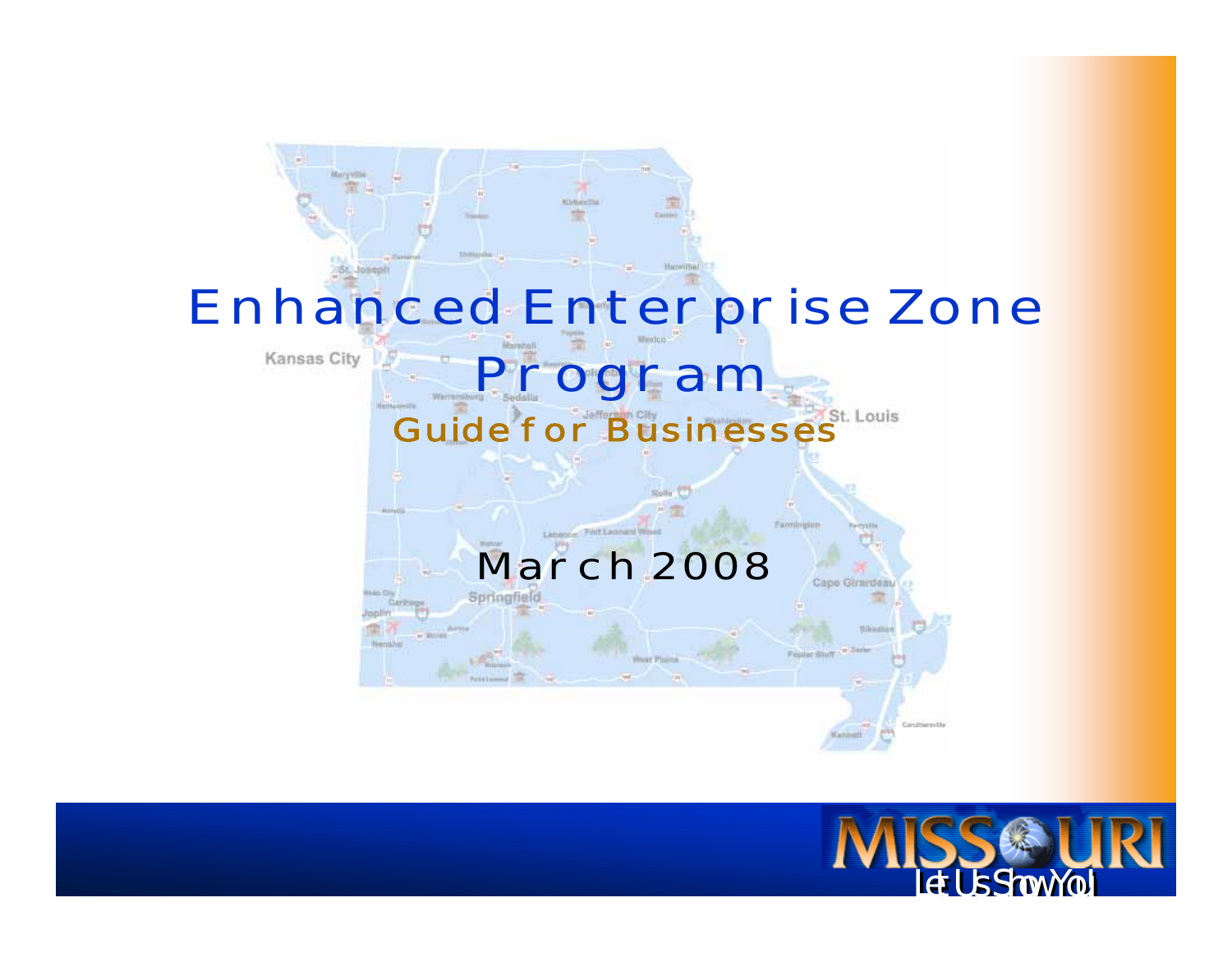

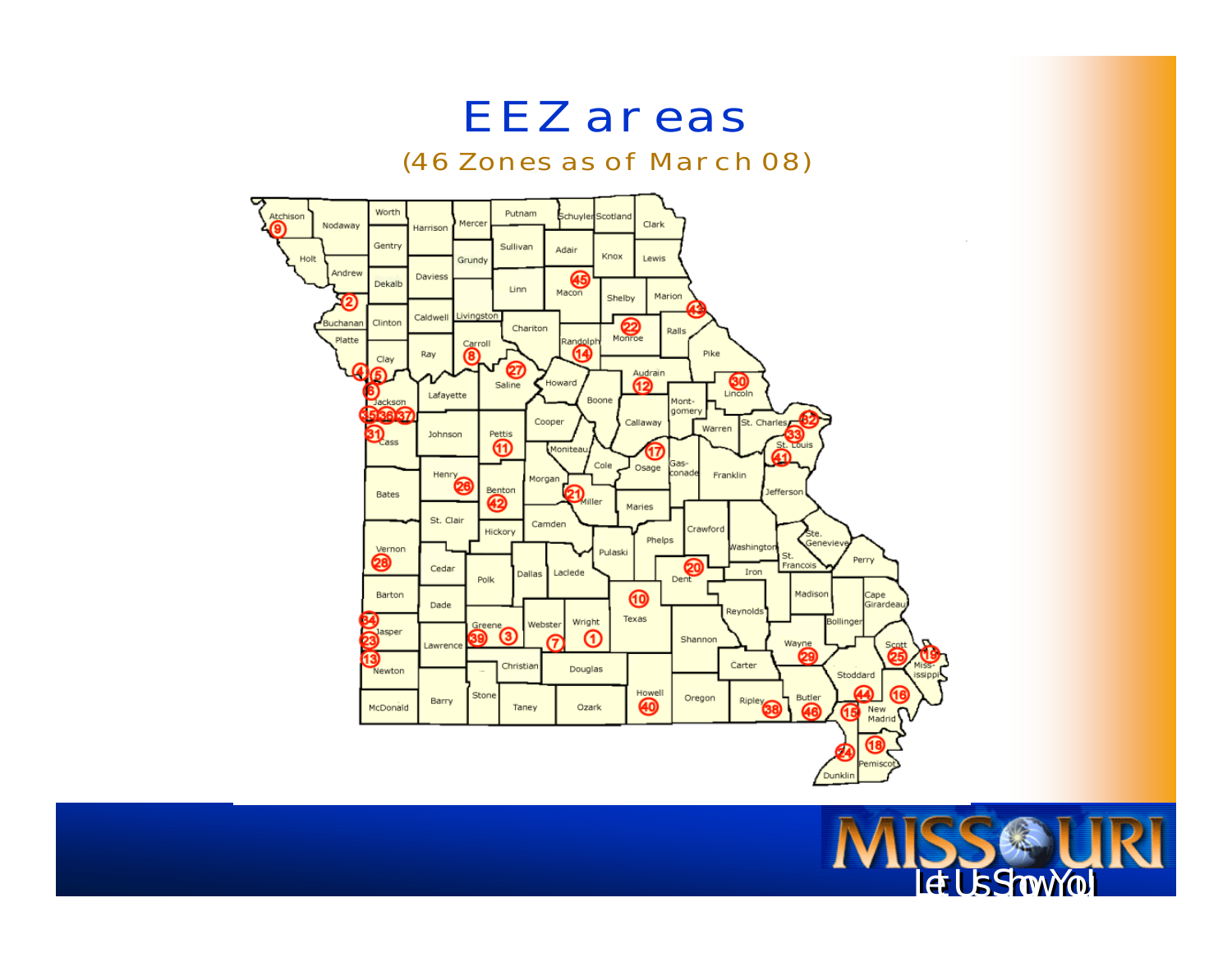### **Eligible Applicants**

- **• Determined by local board during the original zone designation application process by NAICS code.**
	- **– Ineligible: Gambling establishments, retail trade, educational services, religious organizations, public administration, & food and drinking places.**
- **•New or Expanded business facility: 2 new business facility employees AND \$100,000 New Business Facility Investment greater than the base year.**
- **• Replacement Business Facility – 2 New Business Facility Employees AND \$1,000,000 New Business Facility Investment greater than the base year.**
- **• Business facility employees must be full time scheduled at least 35 hours / week or more.**
- **• Business must provide health insurance at all times of which at least 50% is paid by employer.**
- **• Cannot earn tax credits under EEZ if earning EZ, business facility, rebuilding communities, quality jobs, Brownfield jobs, & investment tax credits for the same project for the same tax period.**

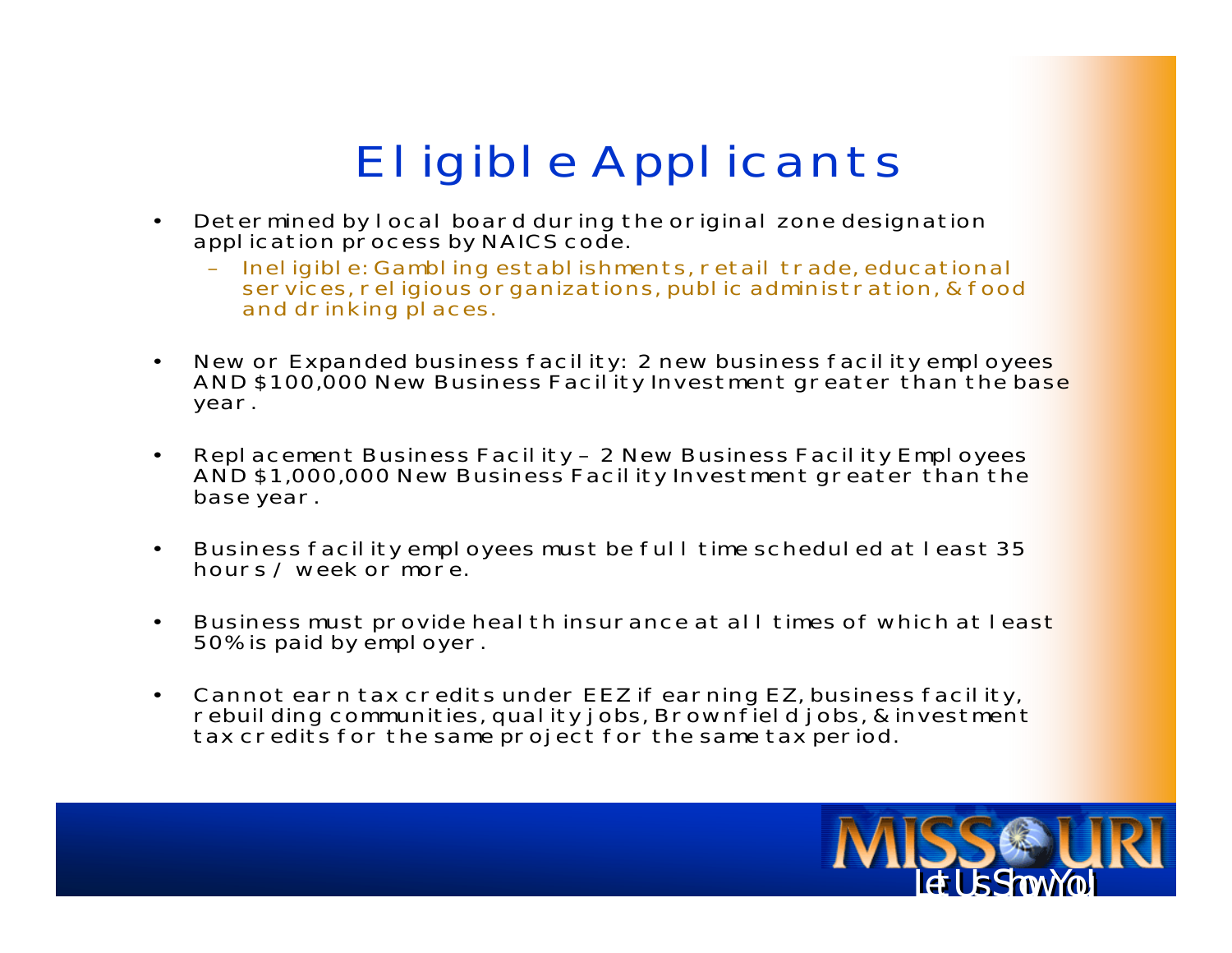## **How the Program Works**

- **• Approval:** 
	- **Discretionary by DED**
- **• Formula:**
	- **2% of new payroll/year**
	- **– .5% of new investment/year**
	- **– 5 years**
- **• Example:**
	- **15 new jobs (in year 1) @ \$33,493 avg. wage**
	- **– \$10,031,008 new investment**
	- **– Tax credits:** 
		- **• \$304,121 over 5 years**

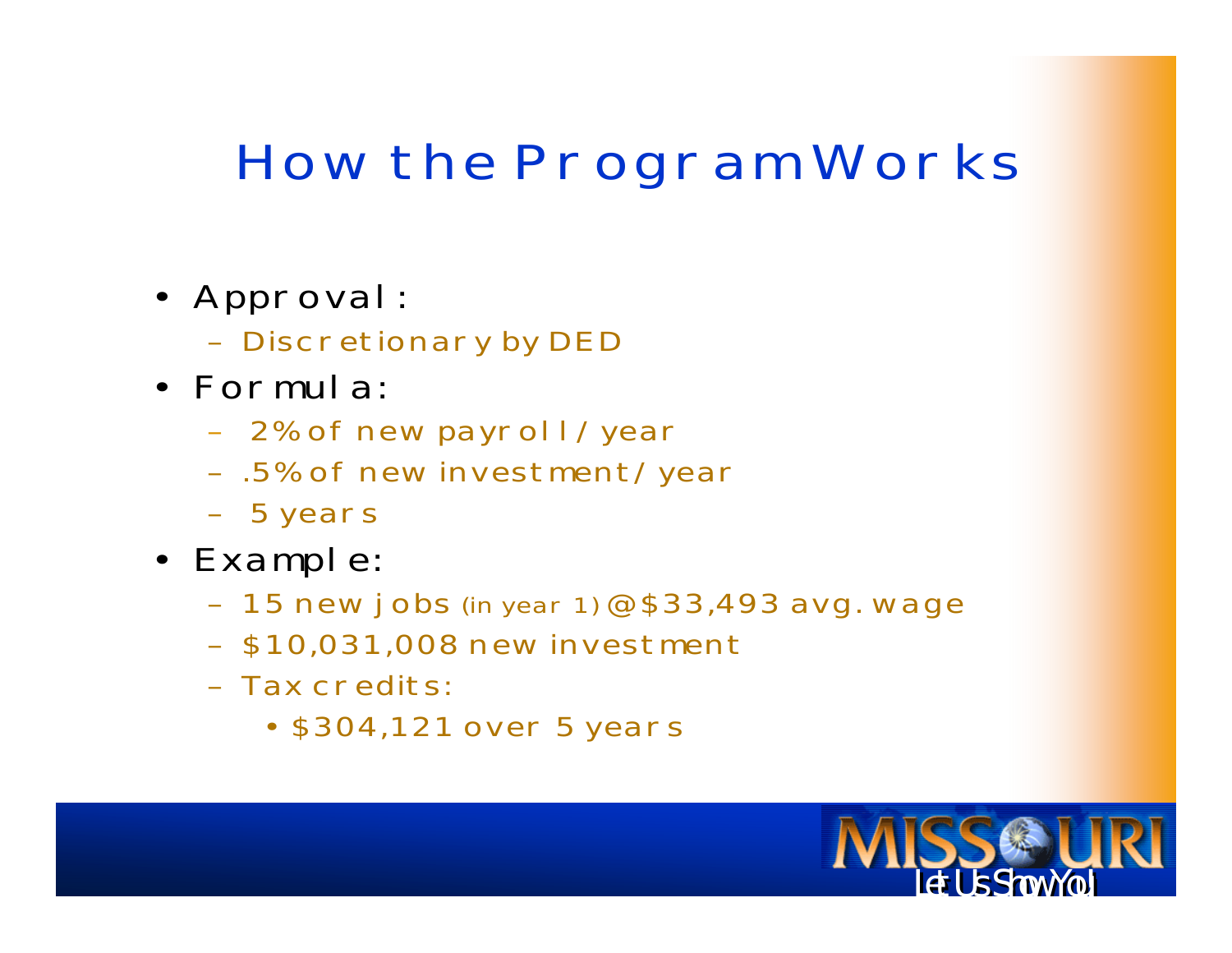## **Steps to Apply for Businesses**

- **• The Enhanced Enterprise Zone (EEZ) must be approved must be approved by the Missouri Department of Economic Development**
- **• Contact Area Project Manager and / or Zone Contact to discuss Proposal process and qualifying incentives.**
- **• If applicable, a proposal will be drafted by the Missouri Department of Economic Development (DED) outlining qualifying programs for submission to business.**
- **• The business must choose a program, sign and return the proposal within 90 days.**
- **• Once the proposal has been approved by MO DED, then the business must submit a Notice of Intent (NOI) Notice of Intent (NOI).**
	- **– NO new investment or jobs will be counted until the NOI has been approved.**

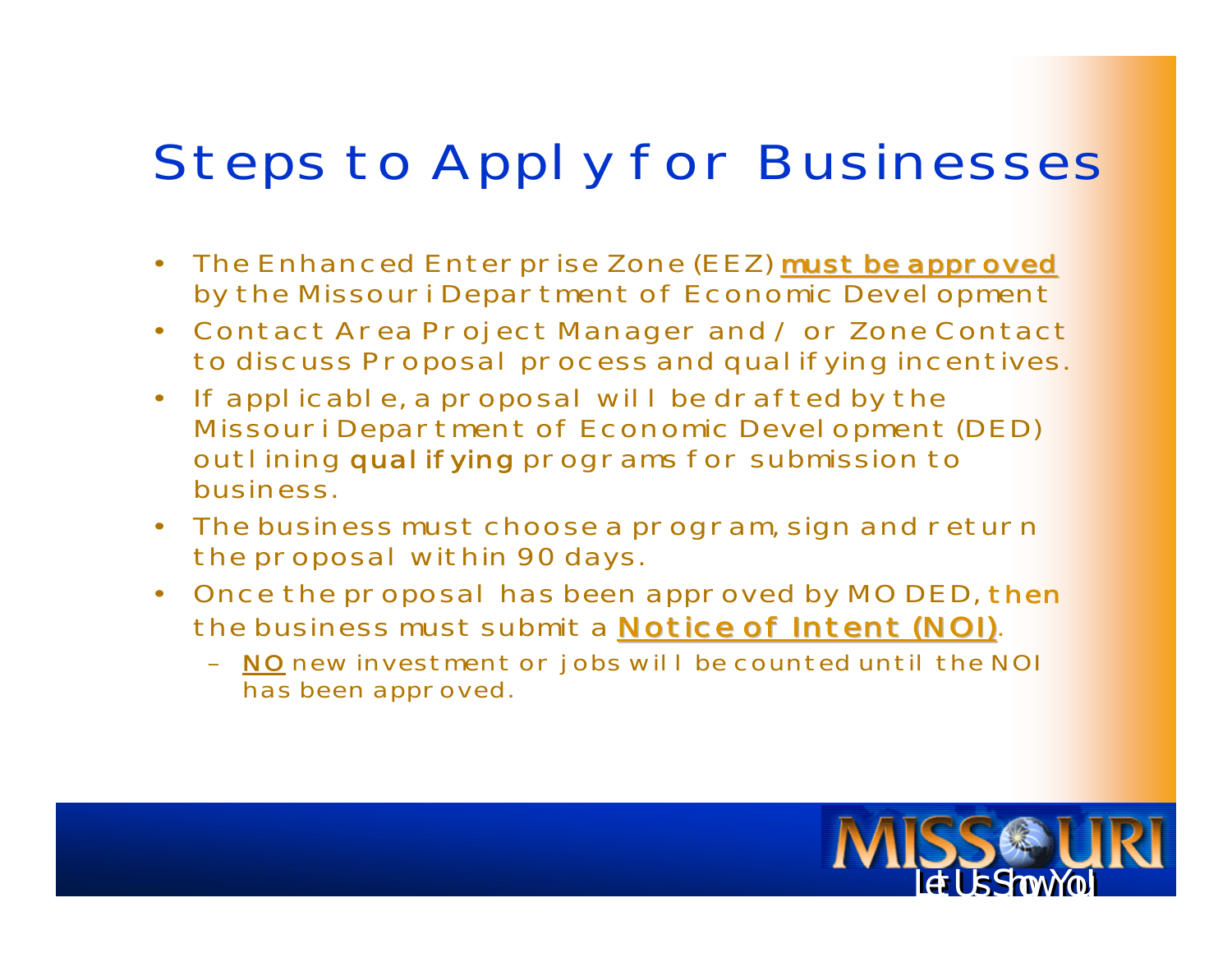#### **Business & Community Services** Sales Team Project Areas Fax 573-751-7384



573-751-4999 573-694-6127 (cell) darrell.stclair@ded.mo.gov

mark.kiesling@ded.mo.gov

Mike Nichols (Springfield area only) 573-751-3934 573-694-8996 (cell) michael.nichols@ded.mo.gov

District 7 Joel McNutt 573-522-6704 573-680-5398 (cell) joel.mcnutt@ded.mo.gov

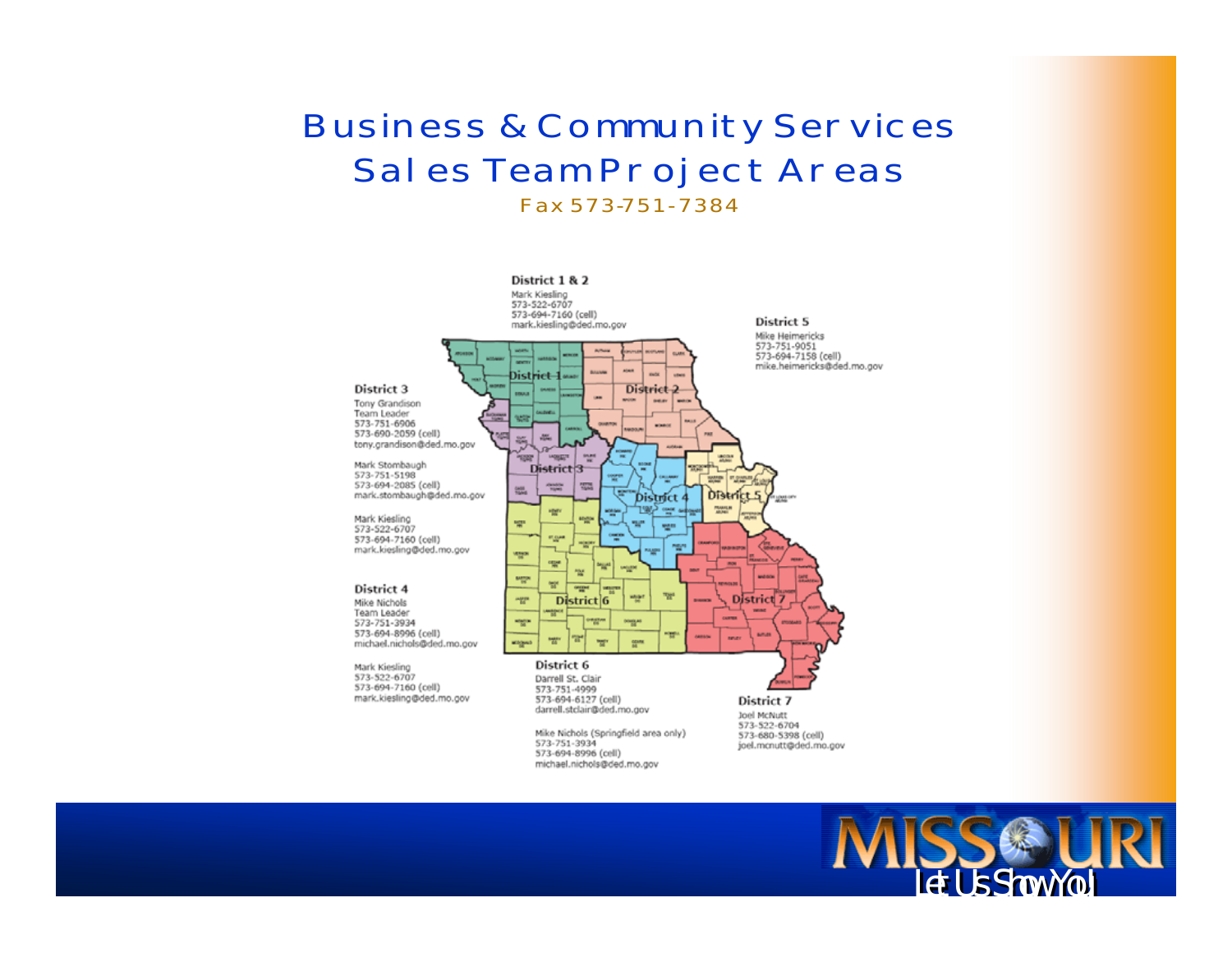## **Upon Approval of NOI**

- **• If approved – a letter is sent to the business and the state representatives of the zone.**
- **• The last page of the Approval letter will outline the calculated benefits reserved for the five year period.**
- **• The 'Calculated Program Benefit' (Last Line) details the maximum amount of the tax credit reserved for each year.**

|                                      | Year 1           | Year 2           |    | Year 3     | Year 4           |    | Year 5     |    | Total   |
|--------------------------------------|------------------|------------------|----|------------|------------------|----|------------|----|---------|
| New Jobs (from base)                 | 15               | 15               |    | 15         | 15               |    | 15         |    |         |
| Average Payroll/New Job              | \$<br>33.493     | \$<br>34,498     | S  | 35.533     | \$<br>36,599     | S  | 37,697     |    |         |
| New Payroll (from base)              | \$<br>502.400    | \$<br>517,472    | \$ | 532,996    | \$<br>548,986    | \$ | 565,456    |    |         |
| Payroll Tax Credits (2%)             | \$<br>10,048     | \$<br>10,349     | S  | 10,660     | \$<br>10,980     | \$ | 11,309     | S  | 53,346  |
| New Investment (from base)           | \$<br>10,031,008 | \$<br>10.031.008 | \$ | 10.031.008 | \$<br>10.031.008 | S  | 10,031,008 |    |         |
| <b>Investment Tax Credits (1/2%)</b> | \$<br>50,155     | \$<br>50,155     | \$ | 50.155     | \$<br>50,155     | \$ | 50,155     | S  | 250,775 |
| <b>Calculated Program Benefit</b>    | \$<br>60.203     | \$<br>60,504     | \$ | 60.815     | \$<br>61,135     | \$ | 61.464     | \$ | 304.121 |

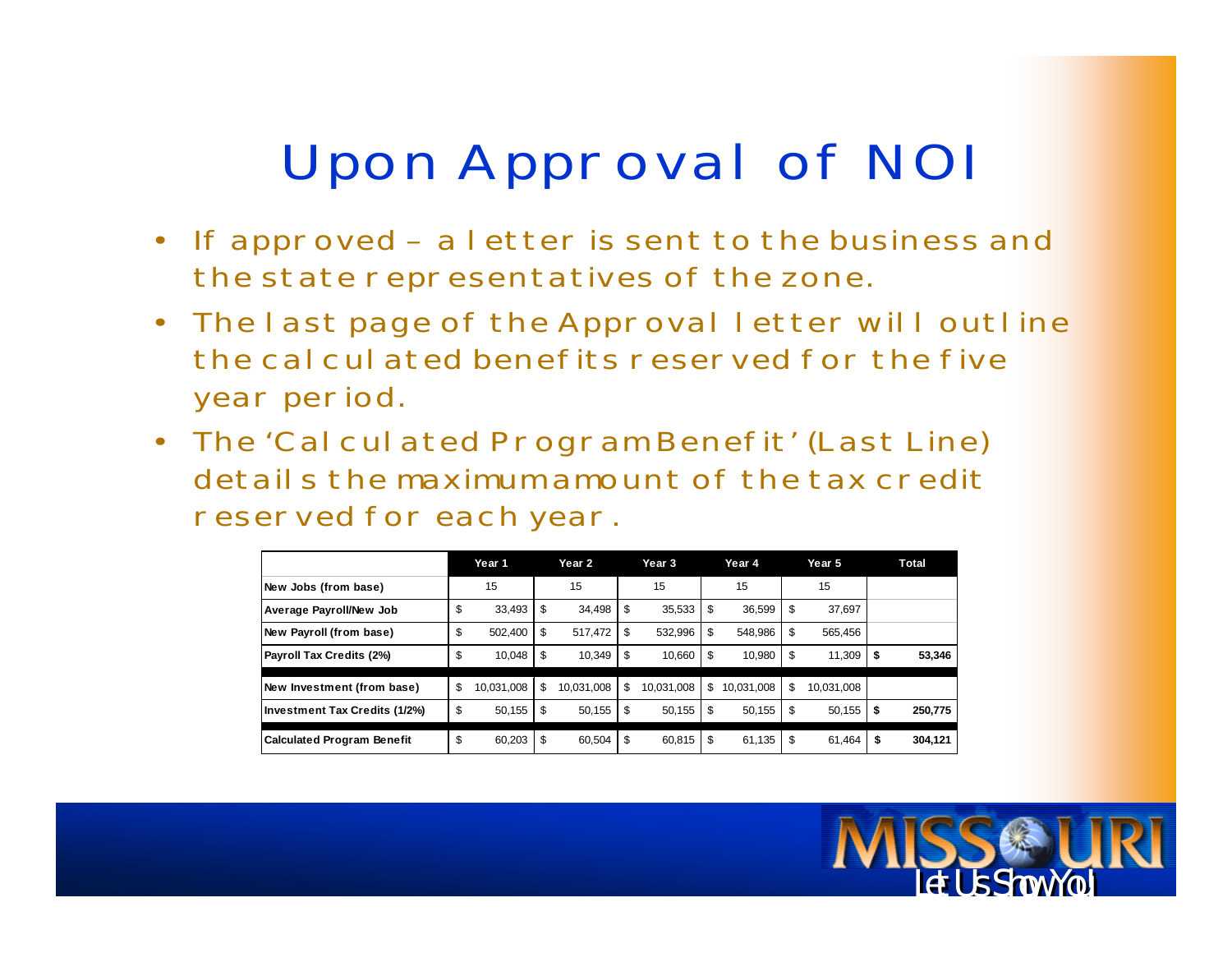# **Applying for Tax Credits**

- **• The business must file the tax credit application and provide supporting documentation each year for calculation of the facility tax credits.**
- **• The deadline for the first year application is due by the end**  of the tax year immediately following the tax year in which **the NOI was filed.**
- **• Subsequent years (Years 2 - 5) filing deadline for the Annual Application is no later than twelve months after the end of the tax period being claimed.** (i.e. Jan. – Dec. 2006 is the tax year being claimed – Annual application and supporting documents must be submitted to DED before December 31, 2007)
- **• Questions regarding:**
	- **– Local incentives (e.g. tax abatement) Contact Contactthe local governing authority.**
	- **– EEZ designation, NOI and / or tax credit process, deadlines, filing (e.g. NOI / Tax Credit application) Contact Contact the Missouri Department of Economic Development – Finance Management Division. Contact info provided on the next slide.**